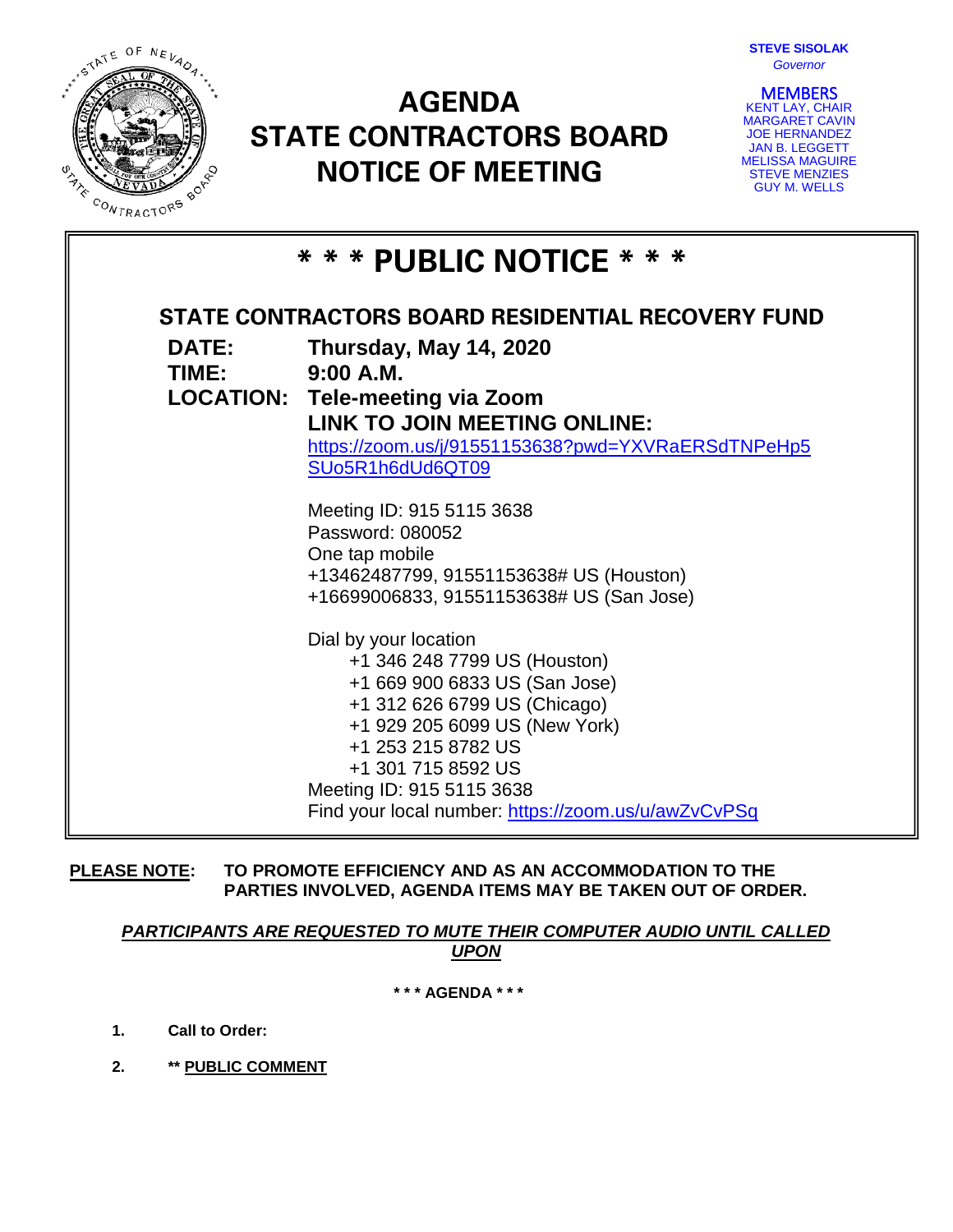# **3. RECOVERY FUND HEARING:**

**LYNN HOUSE MOVERS, LLC,** License No. 79860 Ralph Lynn, Managing Member and Qualified Individual (Larry Owens, Homeowner) 30052828

#### **4. RECOVERY FUND HEARING: CR QUALITY PLUMBING, LLC,** License No. 74418 Christopher Jon Tabor, Managing Member and Qualified Individual (Tilio Lagatta, Homeowner) 30053094

#### **5. RECOVERY FUND HEARING: ALTARAY NV, LLC,** License No. 83657 Sean A. Clawson, Managing Member Carlos Puerto-Jara, Managing Member (Kenneth Hamlin, Homeowner) 30053092

# **6. RECOVERY FUND HEARING:**

**N V T LICENSES, LLC,** License No. 77618 Michael Francis Belko, Manager Kevin Scott Lapidus, Manager Karleen O'connor Stern, Manager Allan Donnelly, Manager James Scarrow, Manager Sean Robert Kierman, Manager Jason John Gordon Rich, Manager (Donna Heckler, Homeowner) 30052588

# **7. RECOVERY FUND HEARING:**

**DEL H CONTRACTORS, LLC,** License No. 76782 Humberto Negrete Delgado, Managing Member, Qualified Individual Virginia Rodriguez Delgado, Managing Member (Clyde Rathbone, Homeowner) 30052601

#### **8. RECOVERY FUND HEARING: DH CONSTRUCTION, INC.,** License No. 64208 Derek Dell Hood, President and Qualified Individual (Diane Leggio, Homeowner) 30053912

### **9. RECOVERY FUND HEARING: SECOND OPINION PLUMBING, LLC,** License No. 80242 Alberto Viramontes-Magana, Manager and Qualified Individual (Cherina Kleven, Homeowner) 30052609

# **10. RECOVERY FUND HEARING: QUICK SYSTEMS, INC.,** License No. 83100 Alma Roy Roundy, President and Qualified Individual

Richard Edward Jacobs, Qualified Individual (Firouzeh Forouzmand, Homeowner) 30053037